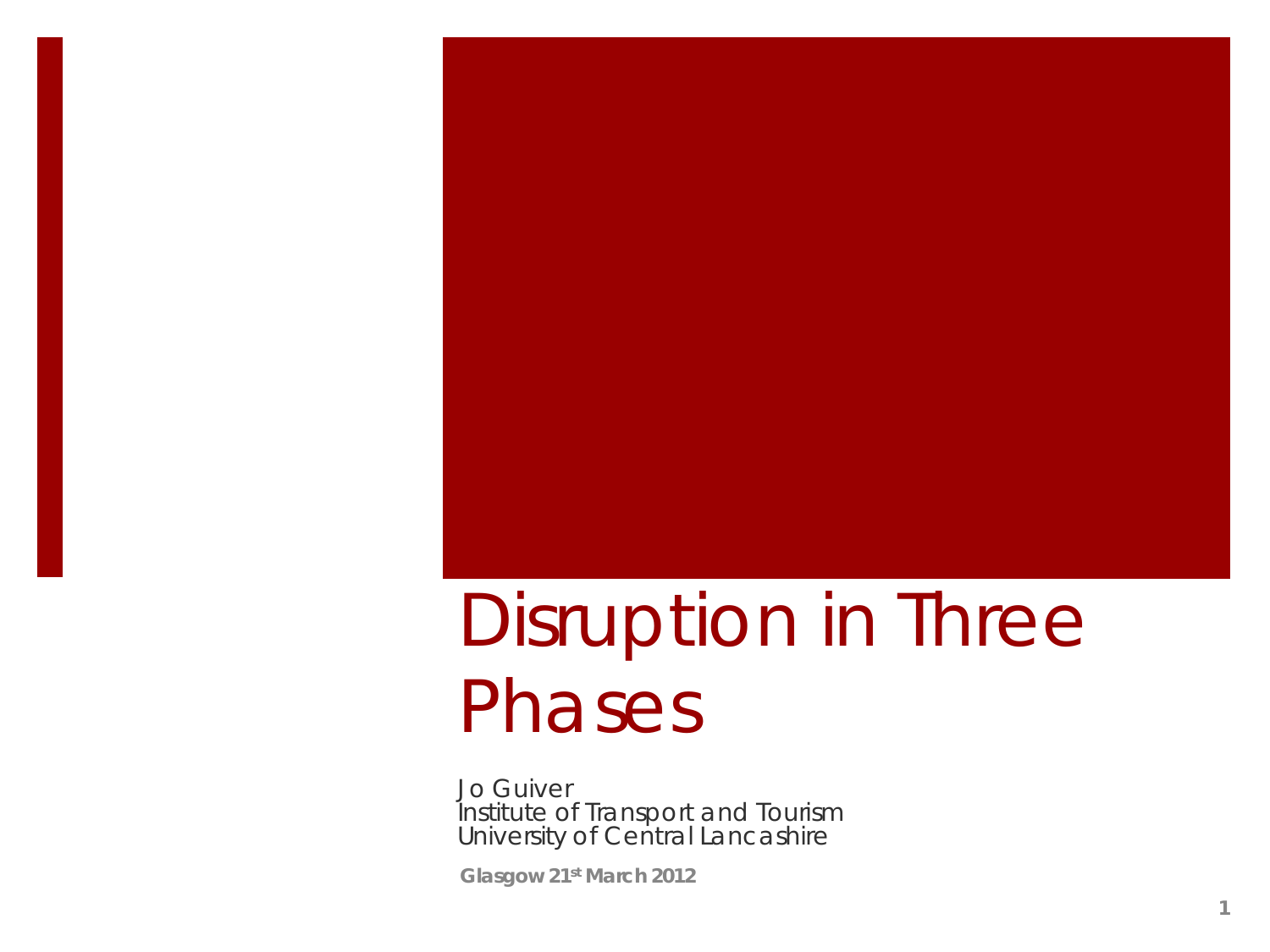#### Reminder

- **Volcanic Ash**
- **Norkington after the Floods**
- Winter Weather December 2010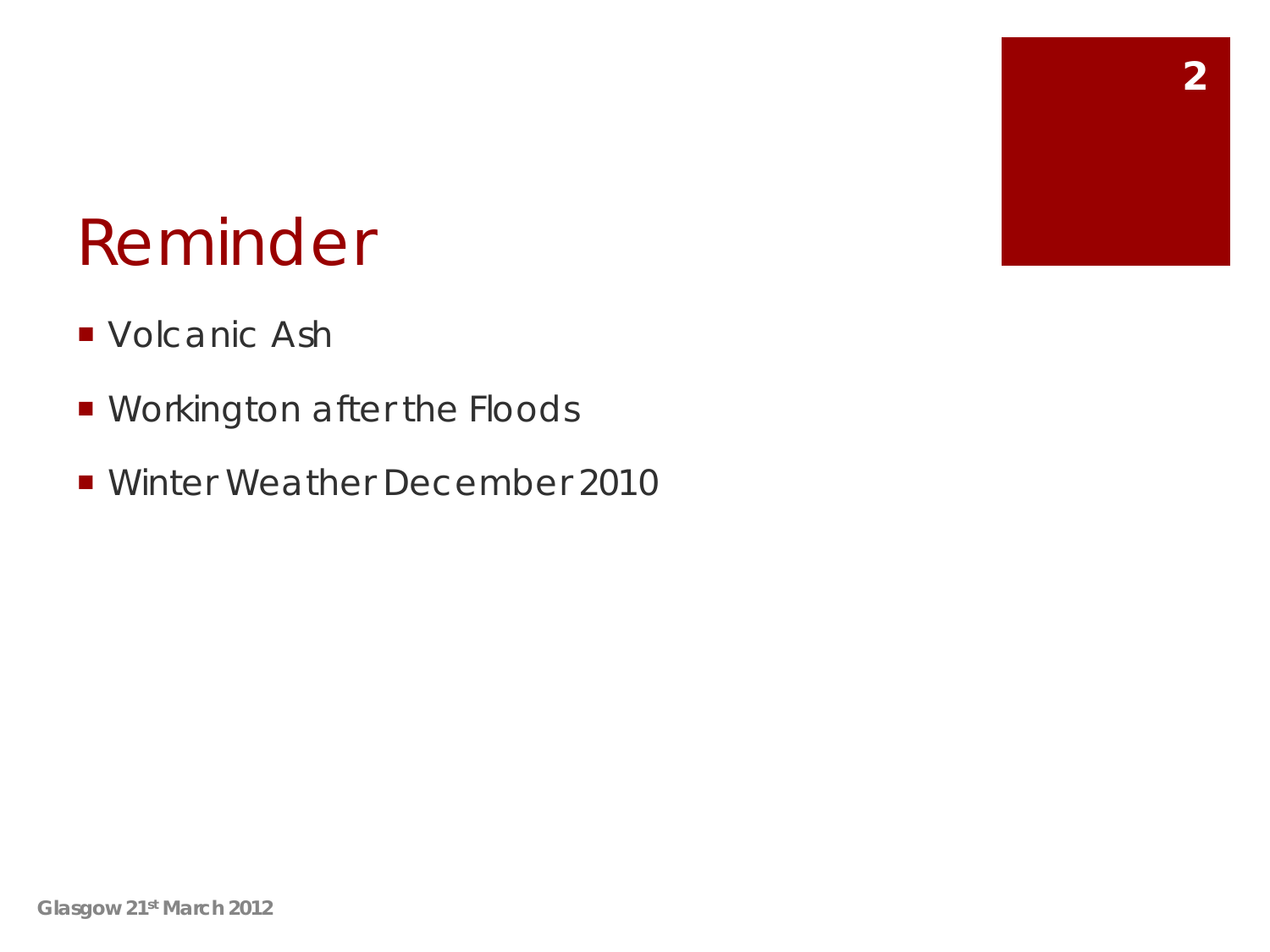#### Volcanic Ash

- On-line survey
- 507 responses
- $\blacksquare$  Questions about
	- choice of mode
	- **Journey being undertaken**
	- Stage disrupted
	- Who contacted, how, how helpful
	- **Strategies**
	- Costs: time, money, inconvenience
	- What could have been done better/was done well
	- **Social demographics**
- **Open questions throughout**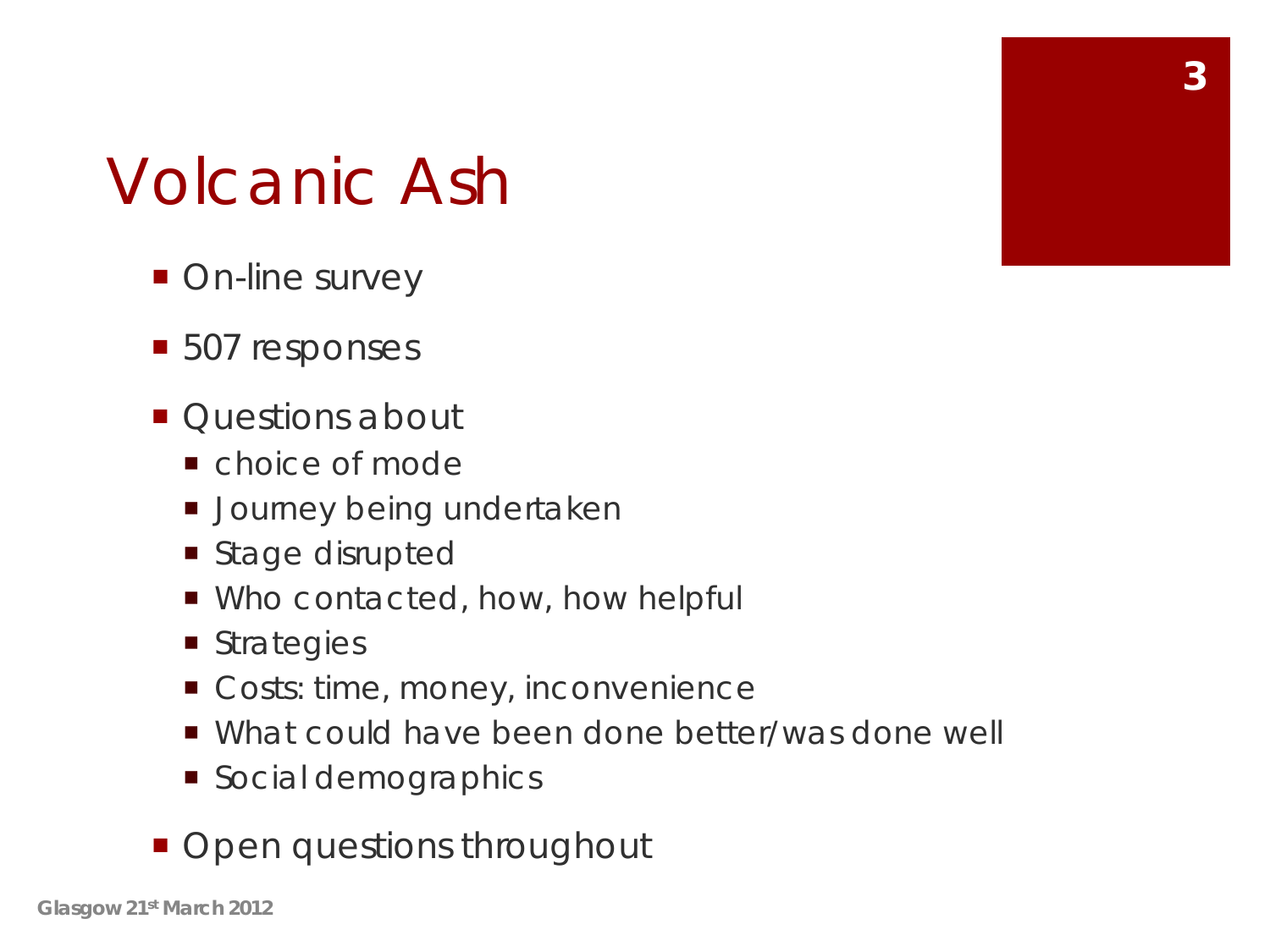

### Workington after the Floods of 2009

- Household postal survey
- Poor response rate
- 276 responses (6.4% to household survey) but 435 people
- Undertaken eight months after bridges lost
- And two months after temporary bridge opened
- Asked about number of weekly trips by purpose, mode, destination for three periods:
	- **p** before floods.
	- When no bridges
	- Once temporary bridge opened
- Supplemented by interviews with residents and stakeholders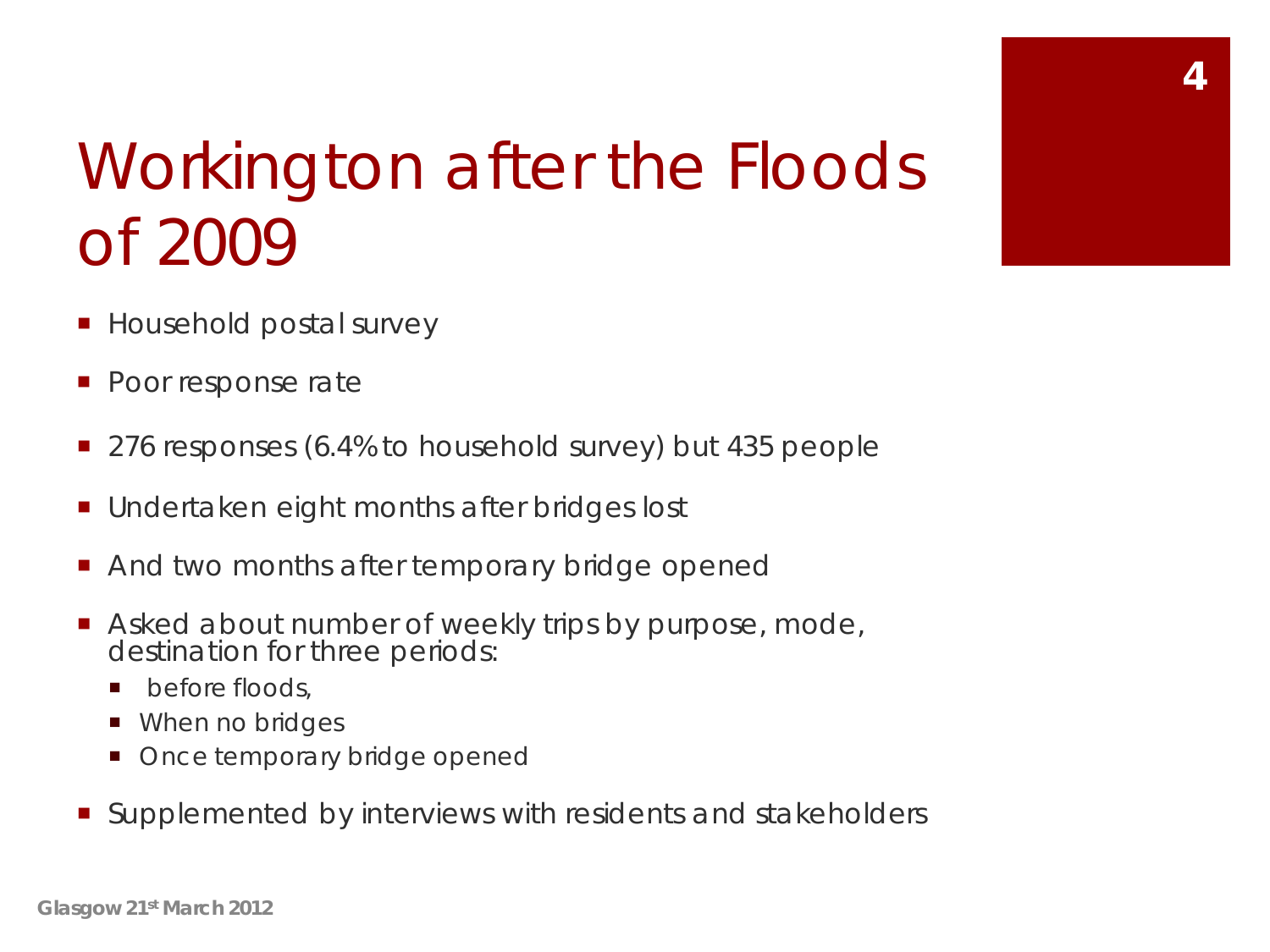#### Winter weather

- On-line survey
- 734 responses 804 journeys
- Asked questions about specific journeys
	- **Planned: Origin-destination, Mode, Length and** duration, Purpose
	- **Problem**
	- **Pre-information**
	- Action: Origin-destination, Mode, Length and duration, Purpose
	- Socio-demographics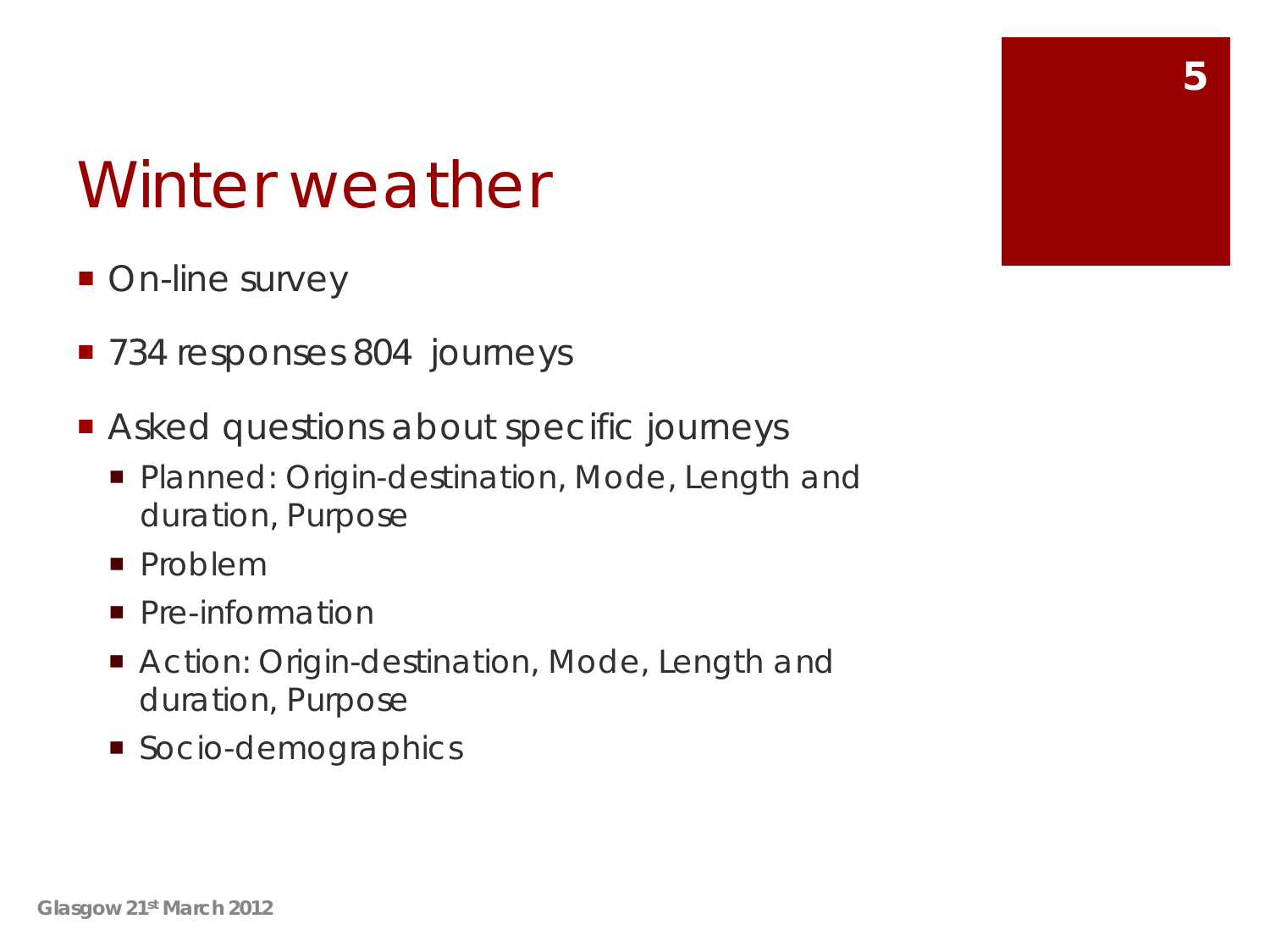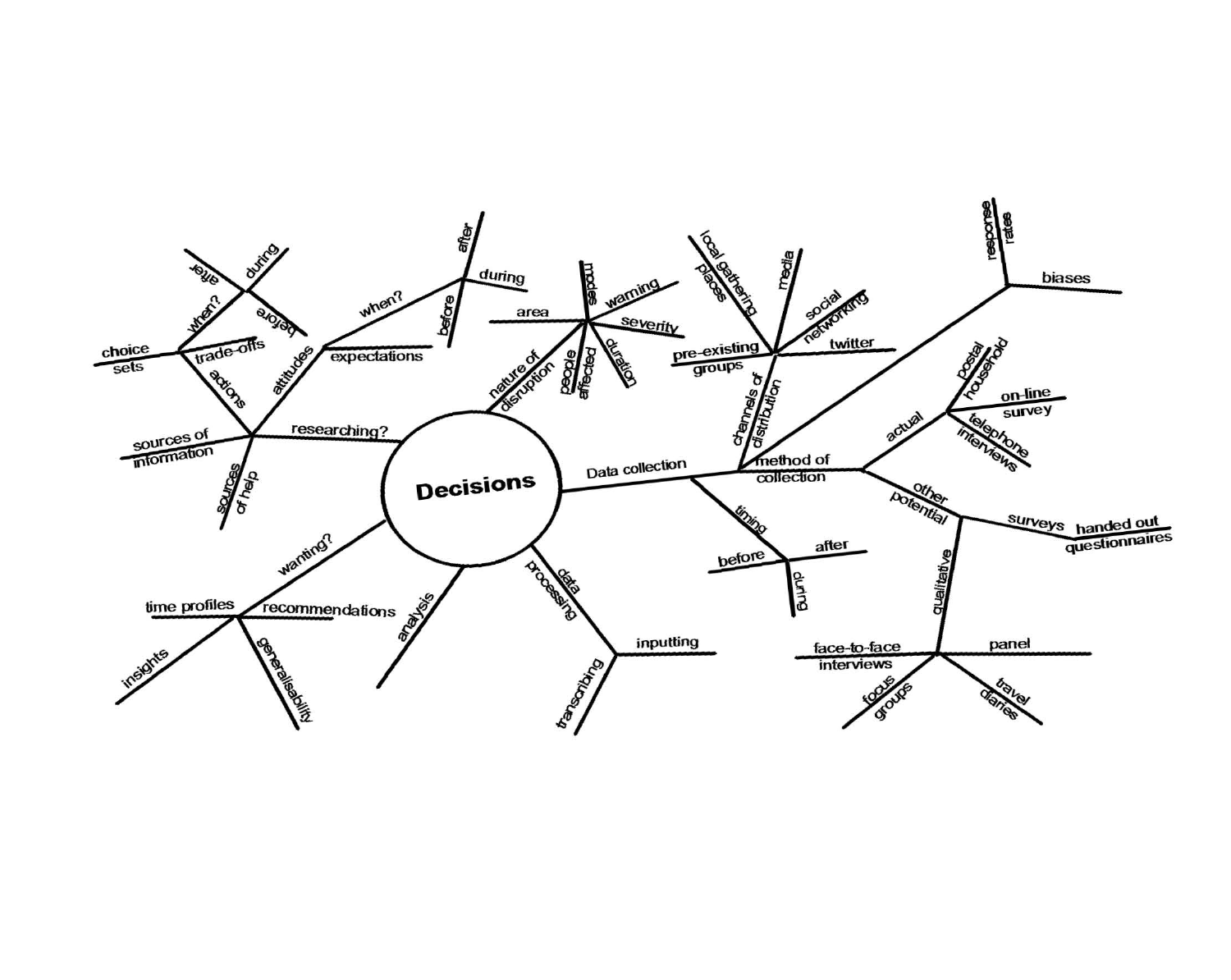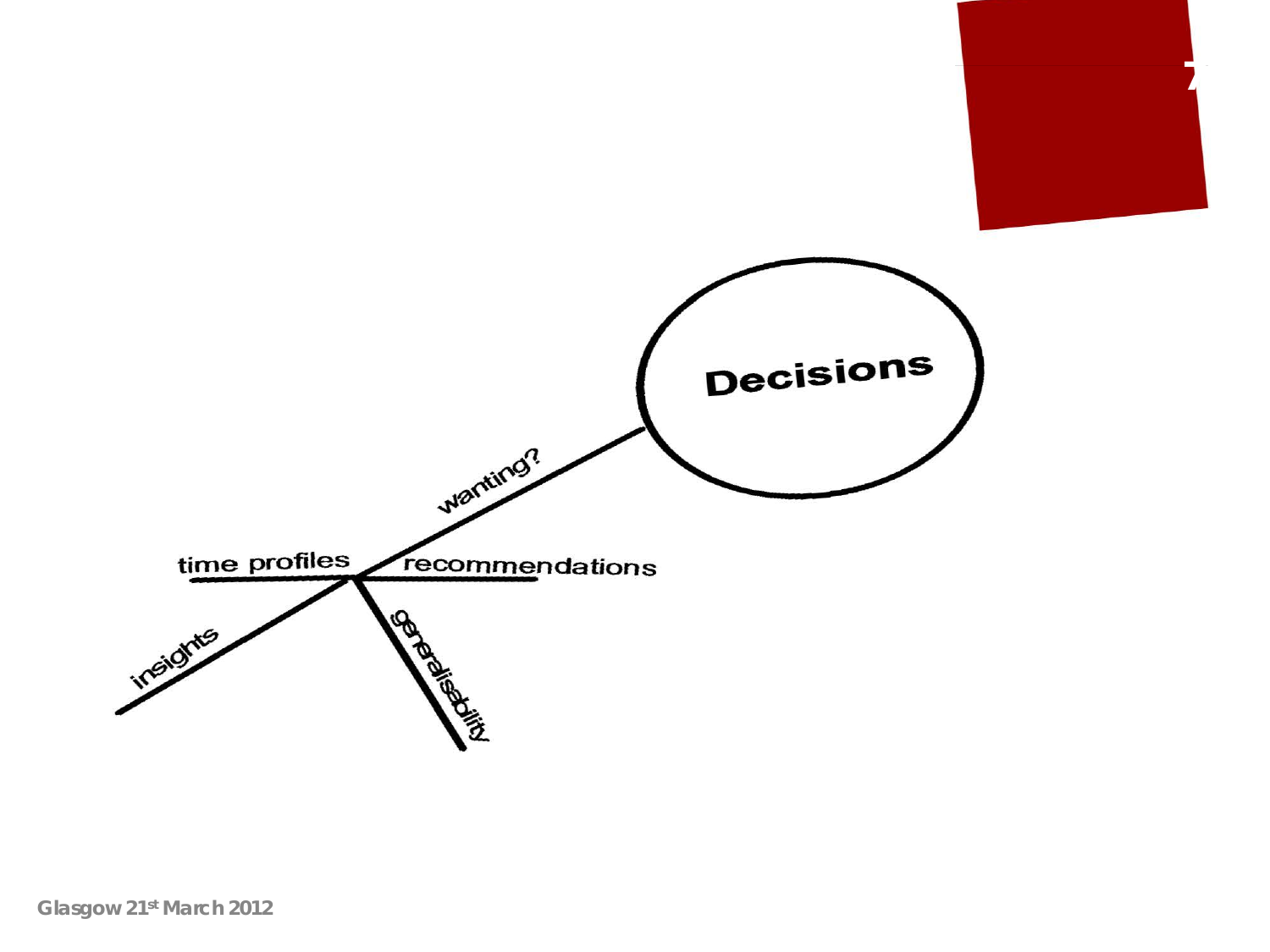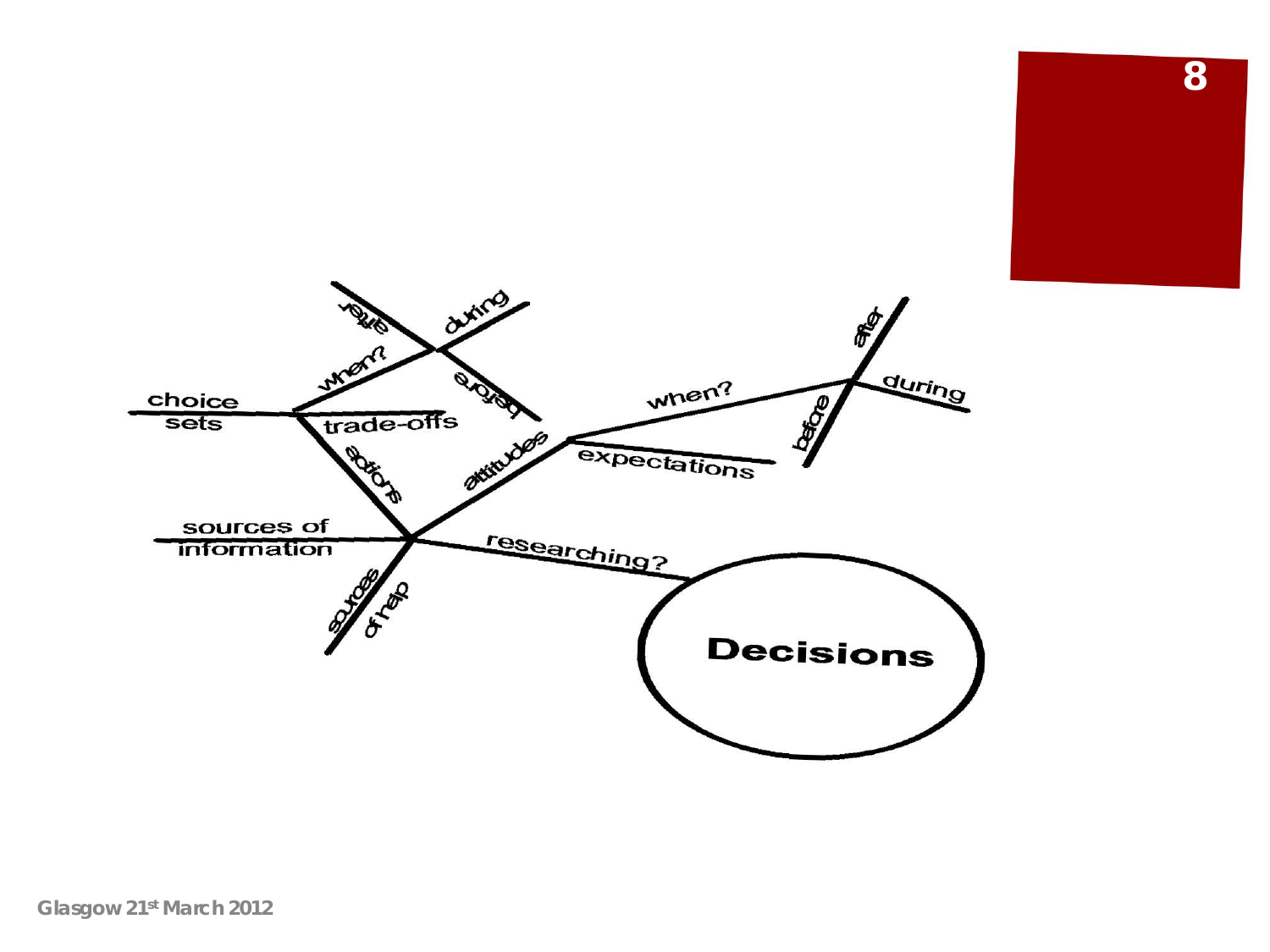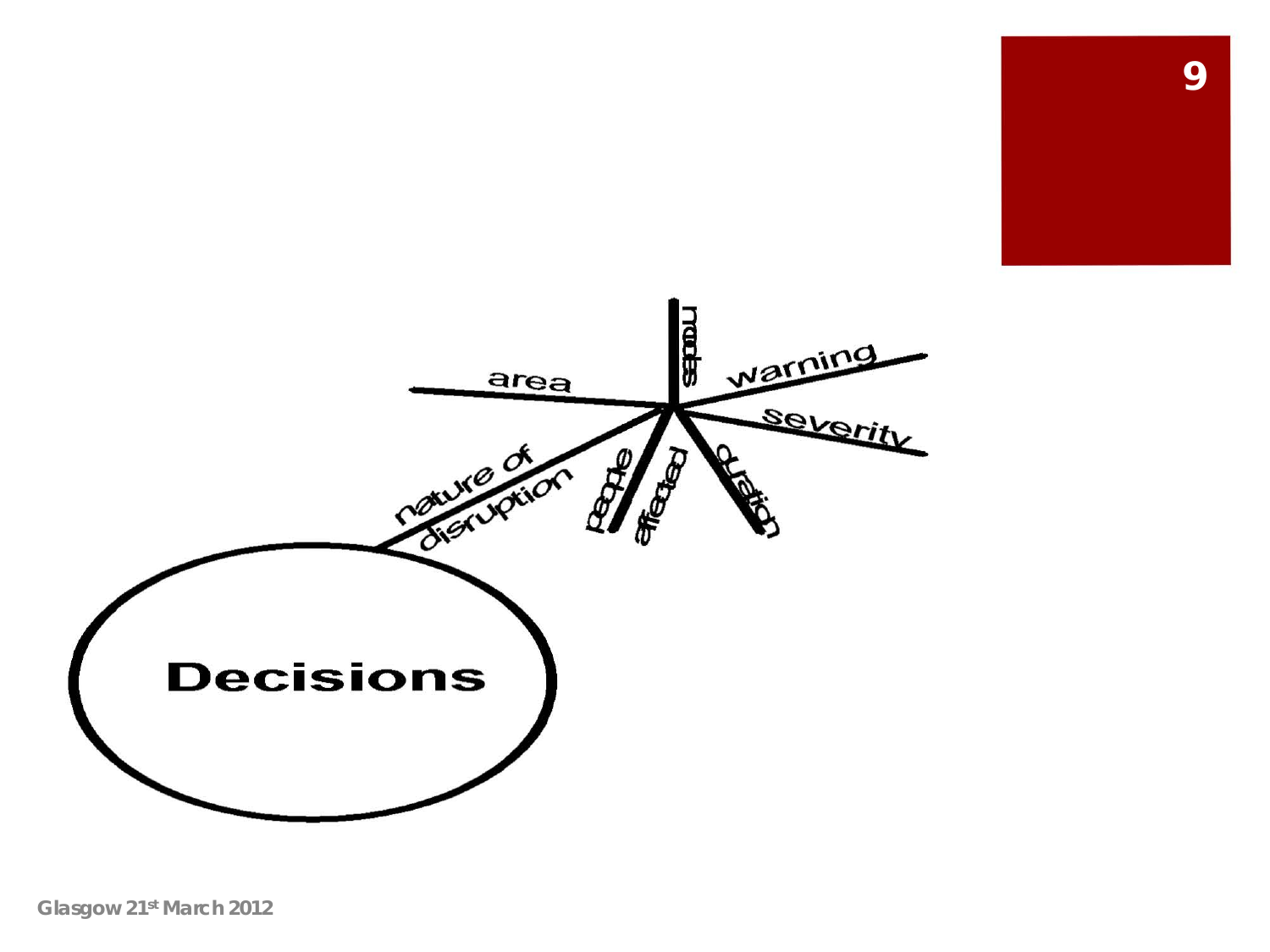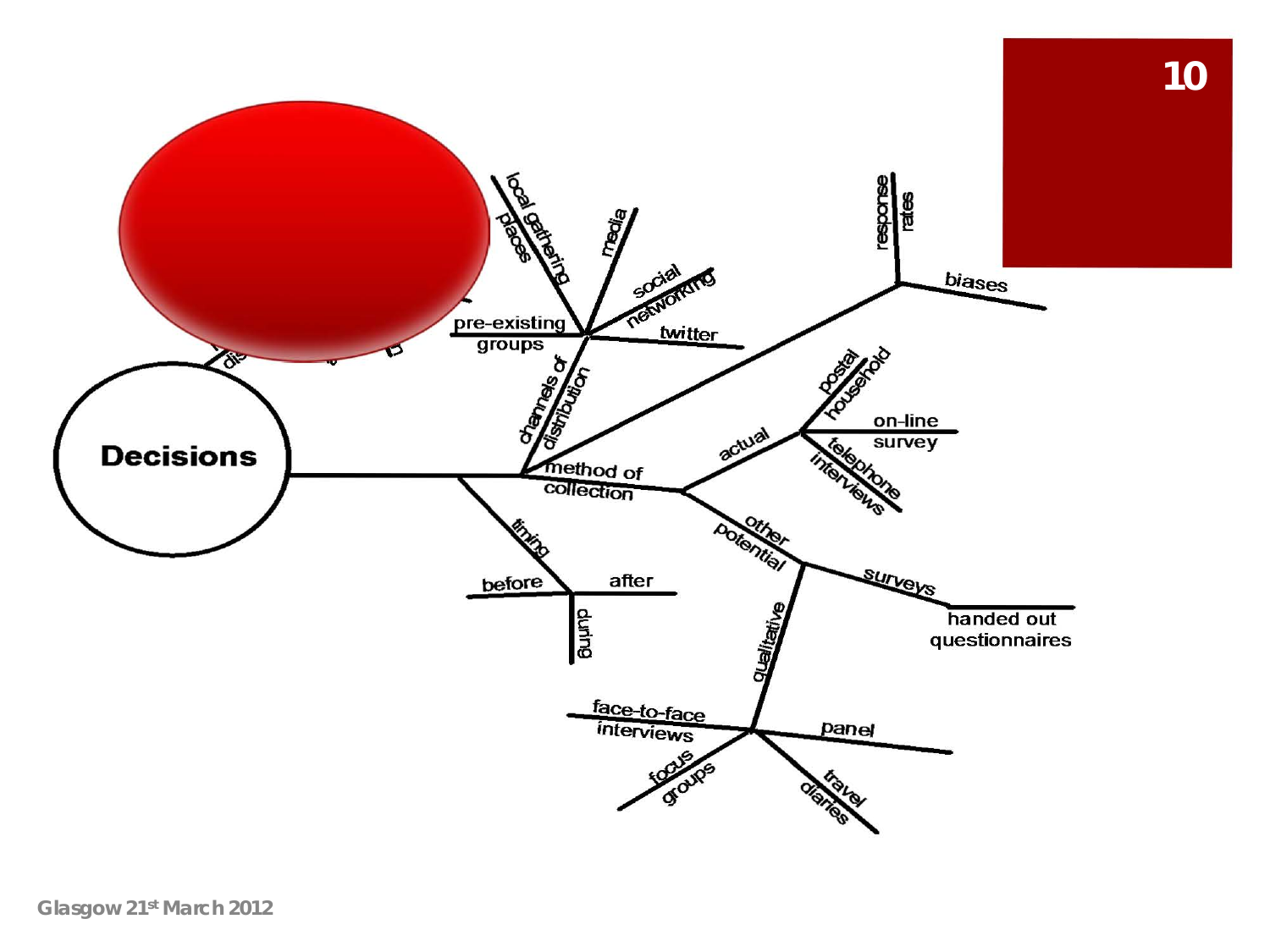#### Dimensions of Disruption

- **Normal** 
	- Baseline: individual or system
- **Pre-disruption** 
	- **Narnings: how delivered, received**
	- By whom to whom
	- Anticipated duration, severity, coverage ...
- **Disruption** 
	- Area, modes, severity, duration known?
	- **n** bottlenecks
	- **Other activities affected**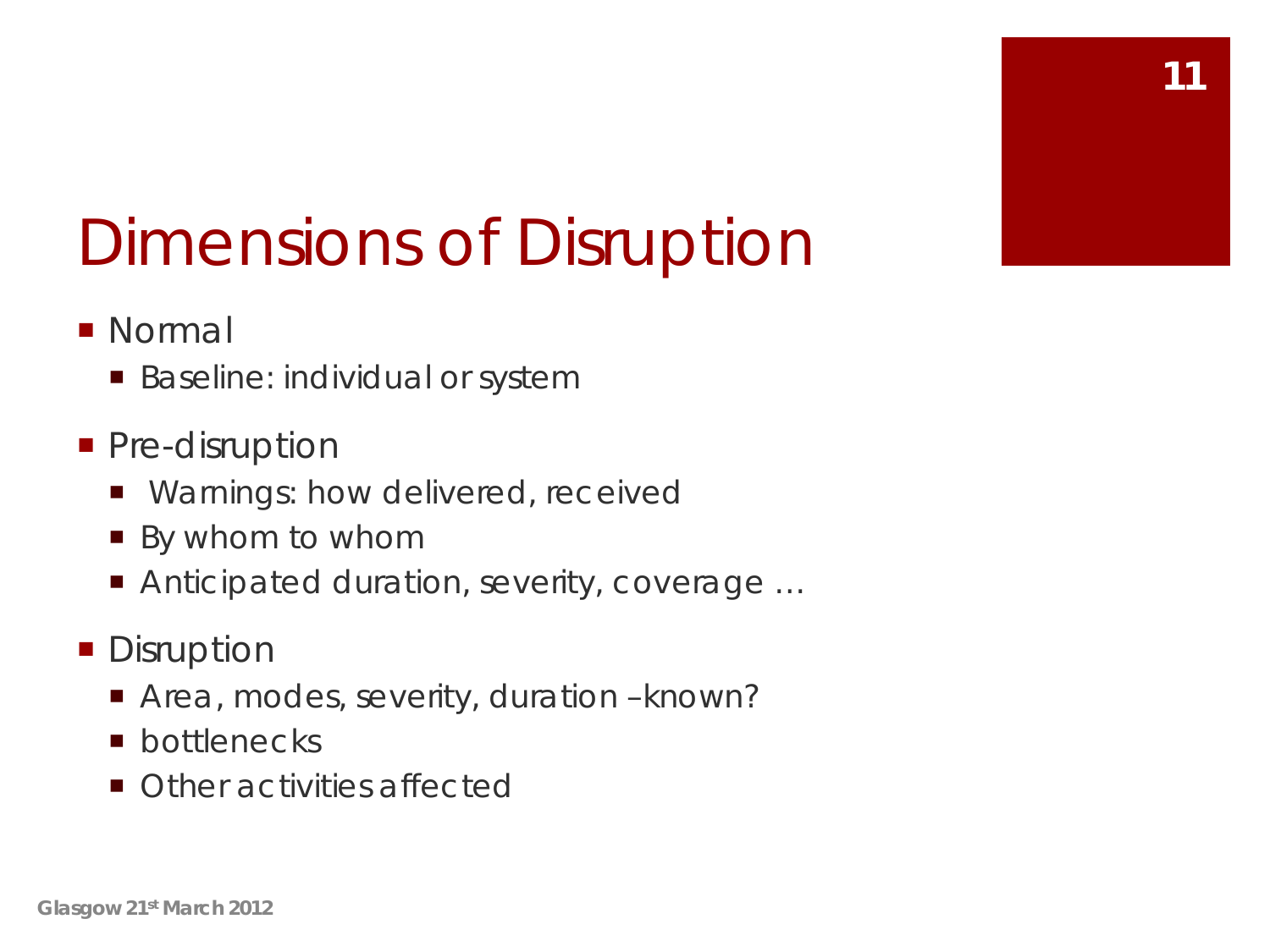#### Dimensions of Disruption

#### ■ Post –Disruption

- Backlogs
- **Restoration of previous provision**
- 'permanent' changes?
	- **Personal**
	- **System**
- **Memory**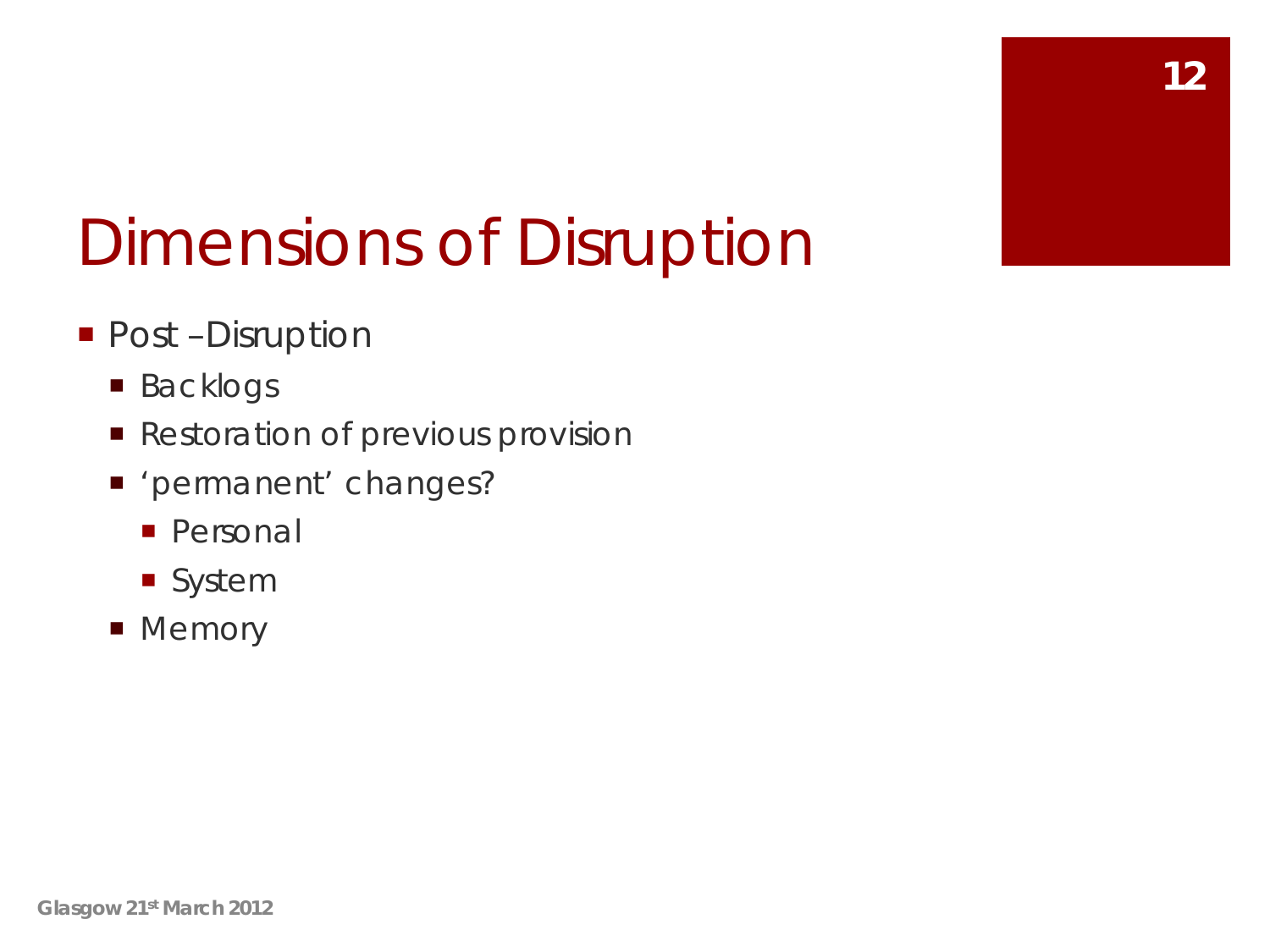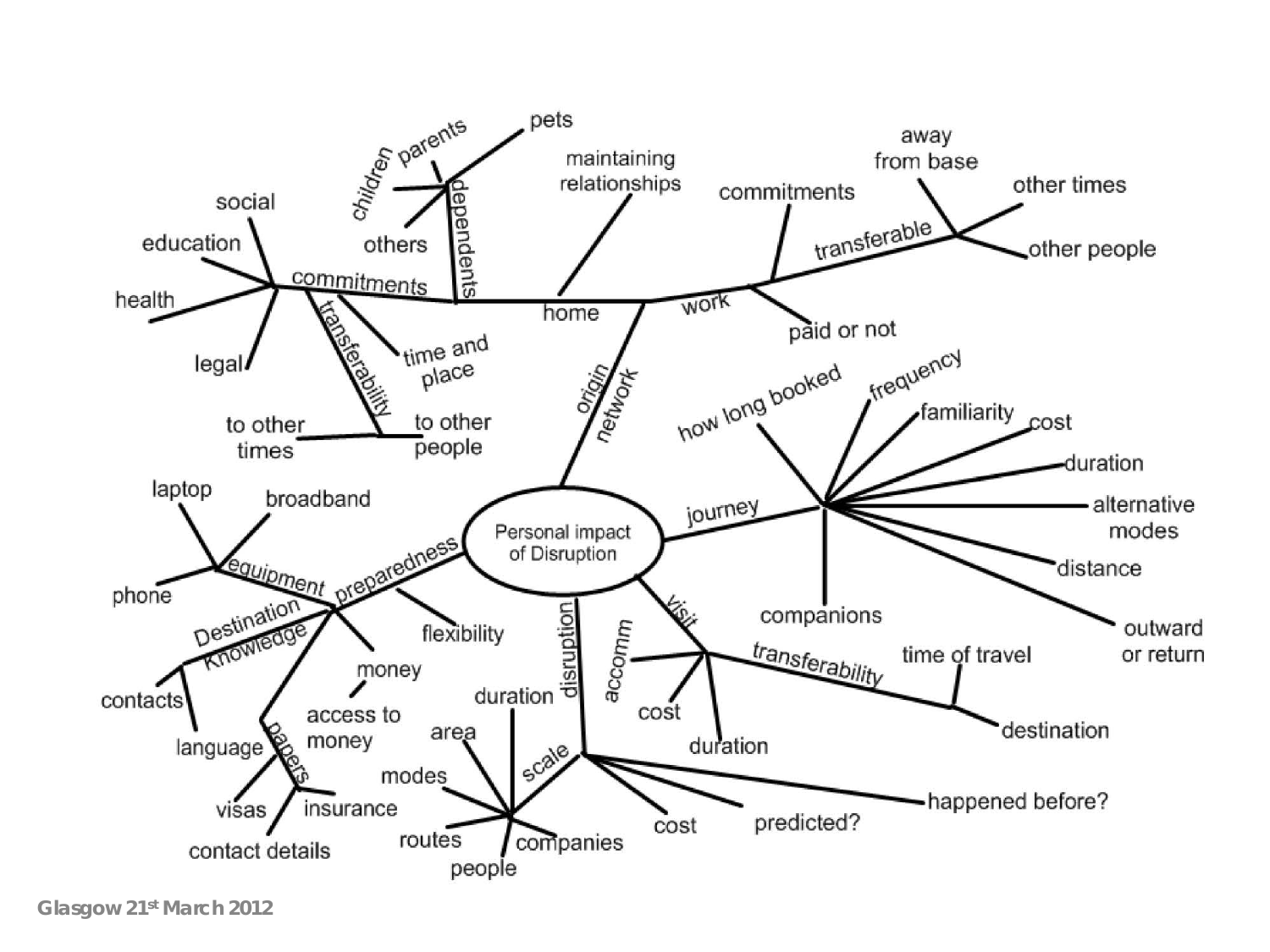#### Units

- **People**
- **Households**
- **Journeys**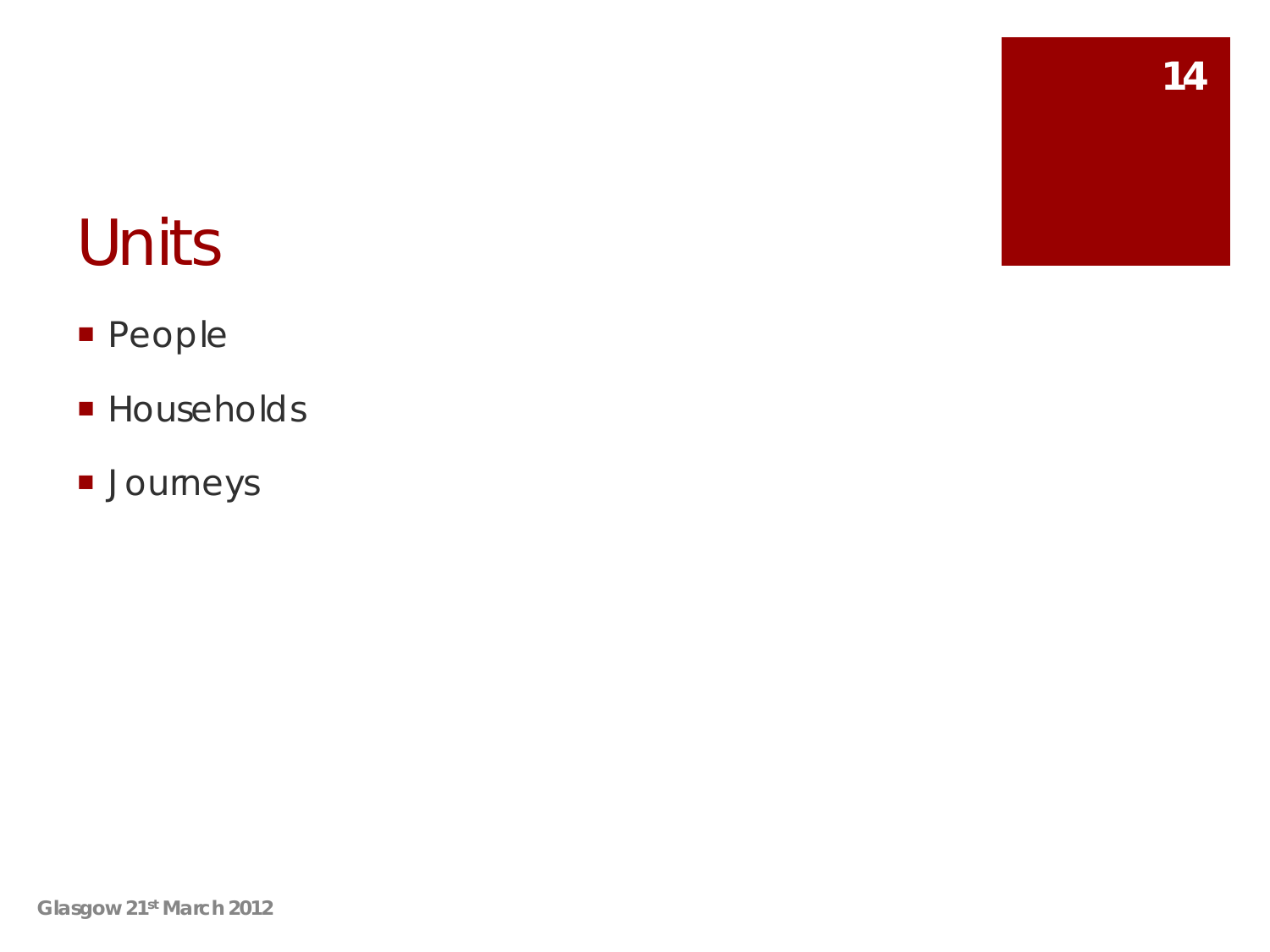#### Dimensions of a journey

- **Time: start time, end time, duration, frequency**
- **Space: origin, destination and route**
- **Information: known, sought**
- Cost
- **Purpose**
- **Travellers**
- **Node**

#### **All of these can change**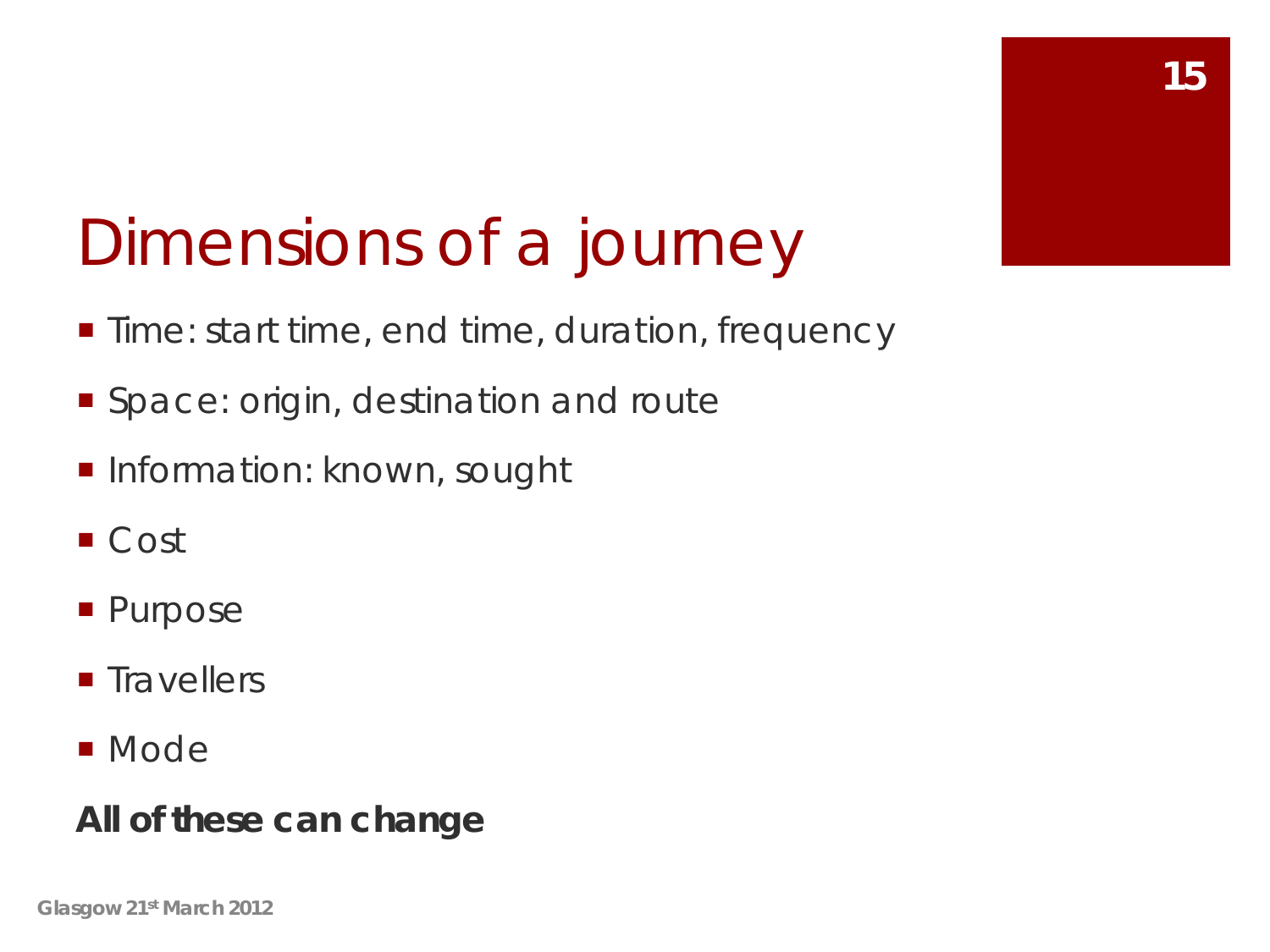#### Other Considerations

- **Other activities changed because of cause of** disruption
- Extra time spent travelling 'taken' from other activities
- **Time not spent travelling spent on other activities**
- Same true of money?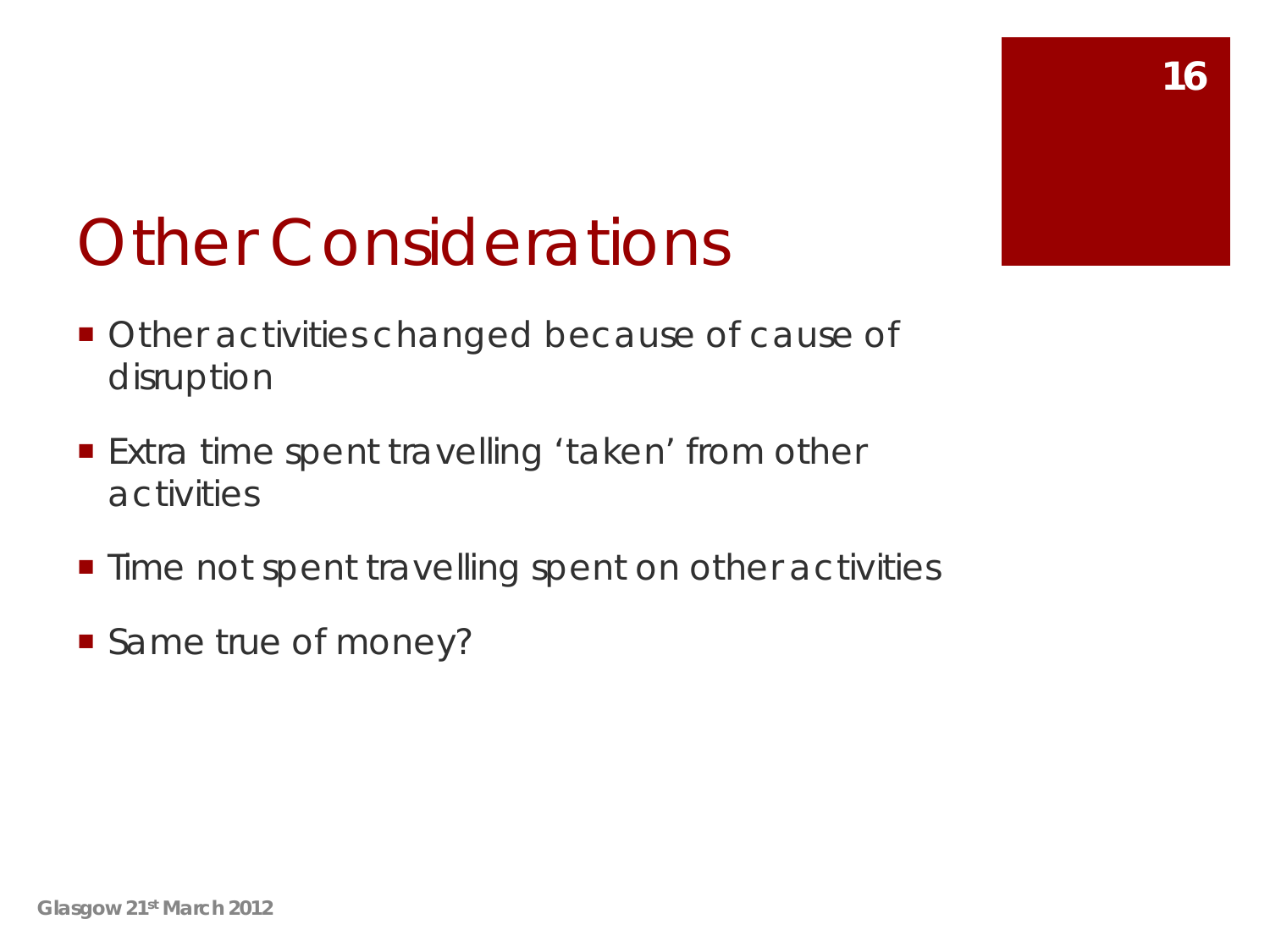#### Other Considerations

- **Other people's travel impacts on others"** 
	- **Household**
	- **Colleagues**
	- 'external' consumers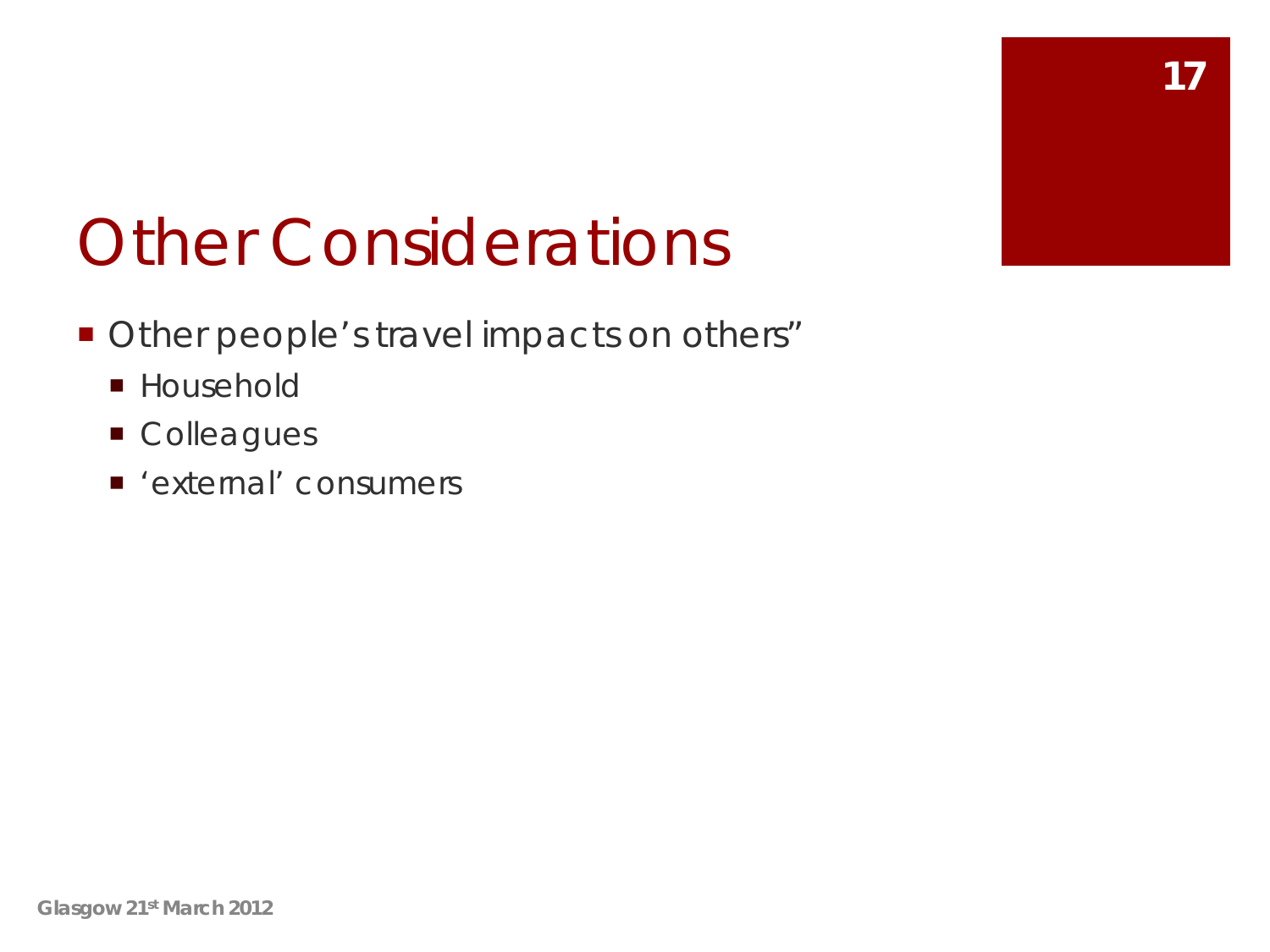#### Agency: 18 Power to do otherwise

- Where choice available: trade-offs necessary
	- May vary according to personal circumstances, sensitivities, previous experiences, disposition
- May depend on others
- Where no choice available: resignation/make the most of it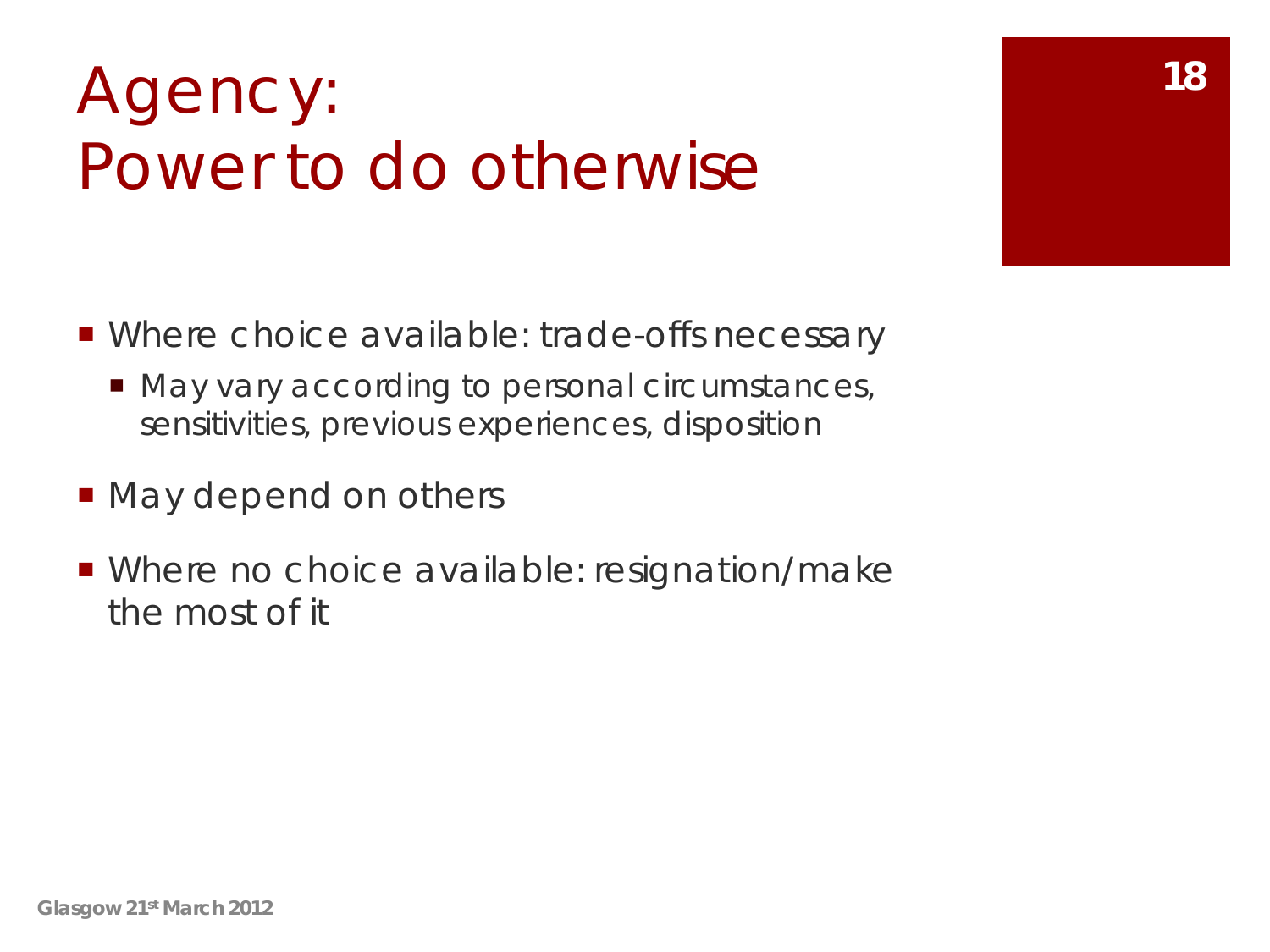#### In Conclusion

- **Impossible to be fully comprehensive** 
	- **People affected**
	- **Journeys**
	- **Other impacts**
	- **Life of the impact**
- **Needs choices of:** 
	- **Units**
	- **Time period**
	- **Methods/types of results wanted**